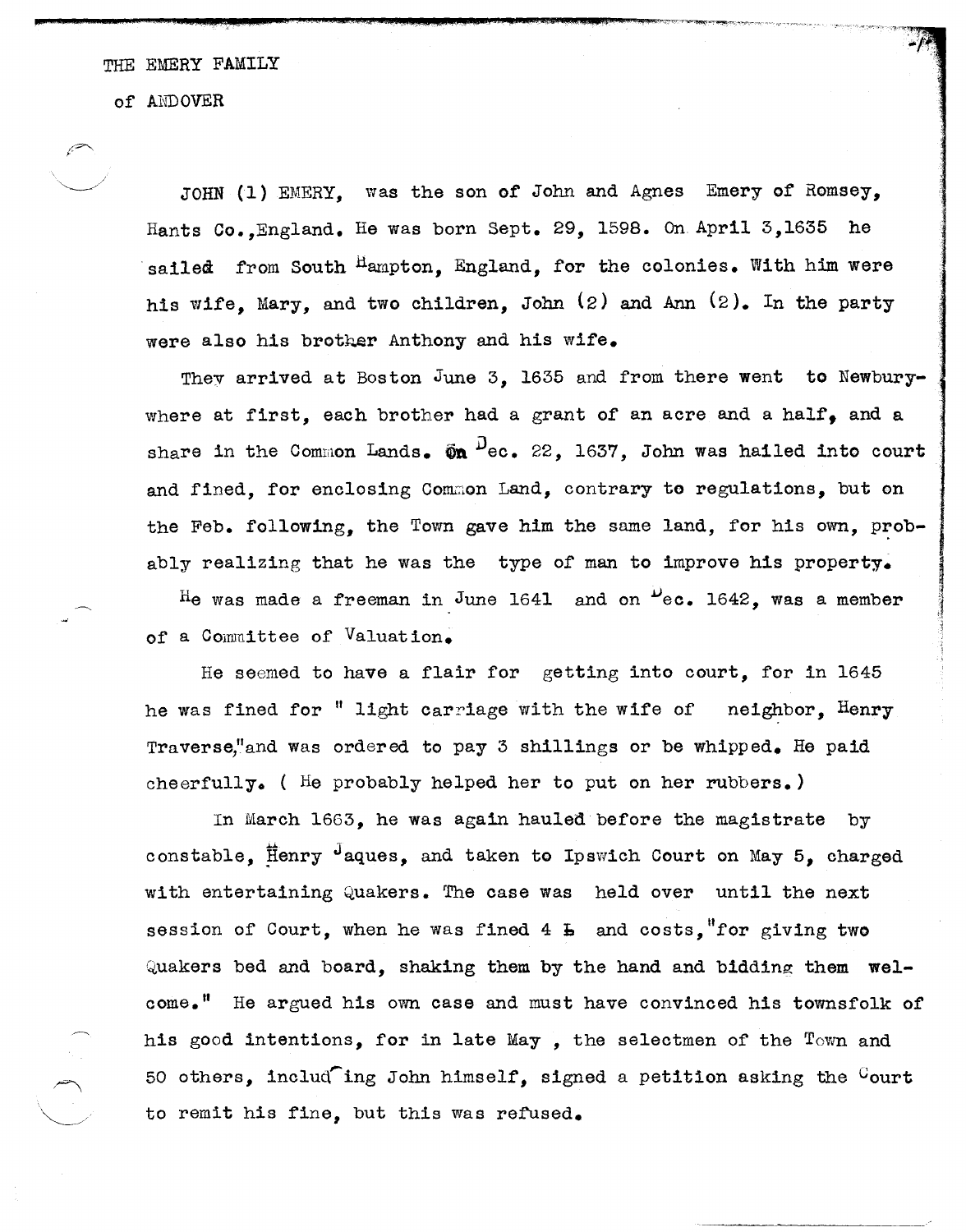Three years after <sup>H</sup>enry Jaques had brought John into court. John was appointed to the jury, and there had the privilege of sitting upon the case of the erstwhile constable and Elinor Bryant, who were charged with " light conduct." According to the records, **Henry** " flyeth", leaving Elinor to pay a fine of 5  $\text{\textbf{L}}$  or be publicly whipped. ( John  $\texttt{K}_{\textbf{L}}$ ight gallant  $1v$  came to her rescue and paid the fine.) Our John had undoubtedly voted the maximum fine as punishment, for his early informer.

 $\blacksquare$  chronicles of Newbury show that John always had the courage to oppose either the Church or State when he thought he was in the right.

Mary Emery, John's first wife, died in Newbury, and in April, 1649. John married second, widow Mary (Shatswell) Webster, whose husband. John Webster died Oct.29, 1650. John died Nov. 3, 1683. Mary died April 28, 1694.

John (1) Emery and his first wife. Mary, had:-

Jonn  $(2)$ , b. in England about  $1627$ ; lived on part of the old estate in Newburyport and owned a corn mill; he was a 8ergt.; he married his step-sister, Mary Webster, Oct. 2, 1648; she d. Feb.3,1709: he made his will on Aug. 5, 1693.

Ann  $(2)$ , b. in England,1631; m. James Ordway, Nov. 23, 1648; he was b.1620

Ebenezer (2) a daughter; b. in Newbury, Sept. 16,1648; m. John Hoag, a Welshman, April 21, 1669; he came here with his parents who returned to the old country, after apprenticing John here. He died 1728, age 85; her death is unknown. Their children became Quakers. Jonathan  $(2)$ , b. in Newbury, May 13, 1652; m. Mary Woodman, dau. of Ed. on Nov. 29, 1676; he was in the Narragansett  $\texttt{Fight-}$  enlisted Dec. 1675,  $w_{8}$ s wounded ; he d. Sept. 29, 1723; she d. Sept.13, 1723. Elinor  $(2)$ , b. ; m. John Bailey, Jr., son of John  $(1)$ , b. 1613 in England. ( See Bailey's Historical Sketches, for the children.)

-2-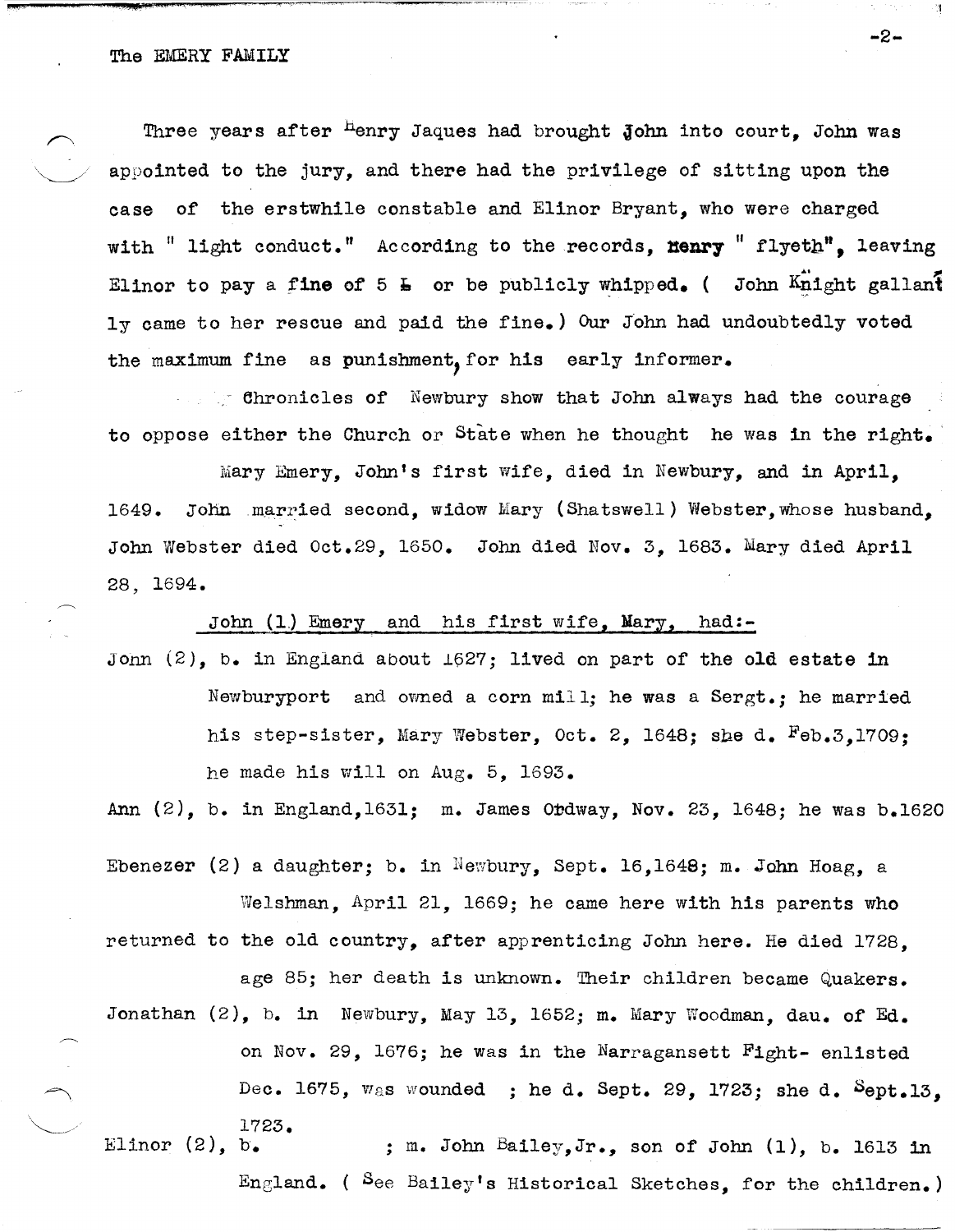The EMERY FAMILY  $-3-$ 

John (2) Emery ( John (1) and wife, Mary Webster, had:-

Mary  $(3)$ , b. June 24, 1652; m. Sam Sawyer, son of Wm. and Ruth, Mar.13. 1671; he d. Feb.l1, 1718.

 $H_{\text{anna}}$  (3), b. April 26, 1654; m. Nov. 18, 1673, Richard Bartlett, son of Richard and Abigail, who was b.  $_{\rm{Feb.21,}}$  1649; had 10 child- $\frac{\text{rem.}}{\text{m} \cdot \text{m}}$ John  $(0)$ , b. Sept. 12, 1656; m. Mary Sawyer, dau. of Wm. and Ruth. June 1683; she was b. July 29, 1660; she d. Nov. 3, 1699. He m.

2nd., Abigail  $B$ artlett, May 27, 1700; he m. 3rd, Mary March, Dec.7, 1723.

" 4:;;

Bethia  $(3)$ , b. Oct.13,1658; m. <sup>H</sup>enry Bodwell, March 4, 1681; he was b. 1651; was at Bloody Brook, 1676; he d. June 1745 at 94.

Sara  $(3)$ , b. Feb. 26, 1660; m. Isaac Bayley, Jan.13,1683; she d. April 1. 1694; he m. 2nd., Sept. 5, 1700, Rebecca Bartlett; he d. Apr. 1740. Josepn (3), b. March 23, 1663; m. Oct. 2, 1693, Elizabeth Merrili,dau. of Abram Merrill and w. Abigail Webster. Elizabeth was

grand-daughter of his step mother. They lived in Andover;

he died here Sept.  $22$ , 1721. She d. July 29, 1729 at 60. They are buried in the old ¥ard, opposite Kittredge manse, No. And. Stephen  $(3)$ , b. Sept. 6, 1666; was an Ensign; he m. Nov. 9, 1692, Ruth Jaques, daughter of  $P$ enry Jaques and w. Anna Knight; she was b.April 14, 1672; she d.Jan.9, 1764; he d. <sup>F</sup>eb.1, 1747.

- Abigail (3), b. Jan.16,1668; m. Henry Ingalls, Jan.6, 1688; he was b.  $\mu_{\text{ec}}$ . 8, 1656.
- Sam  $(3)$ , b. Dec. 20,1670; Harvard C.,1691; was a  $r$ ftev.; was in Wells,  $M_{\theta_{\alpha}}$ 1668- chaplain to the garrison; m. Tabitha Litt1efie1d,dau. of Francis,  $Jr_{\bullet}$ , of Wells; he d. in Biddeford, Dec. 28.1724: she d. April 27, 1736.
- Judith (3), b. Feb.5, 1673;m. Abel Hewes, son of Abel and wife Mary (Sear he was b. <sup>r</sup>eb.19, 1665; d. March 11, 1758.

Lydia  $(3)$ , b. Feb.19,1675;m. Joseph Brown, 1696.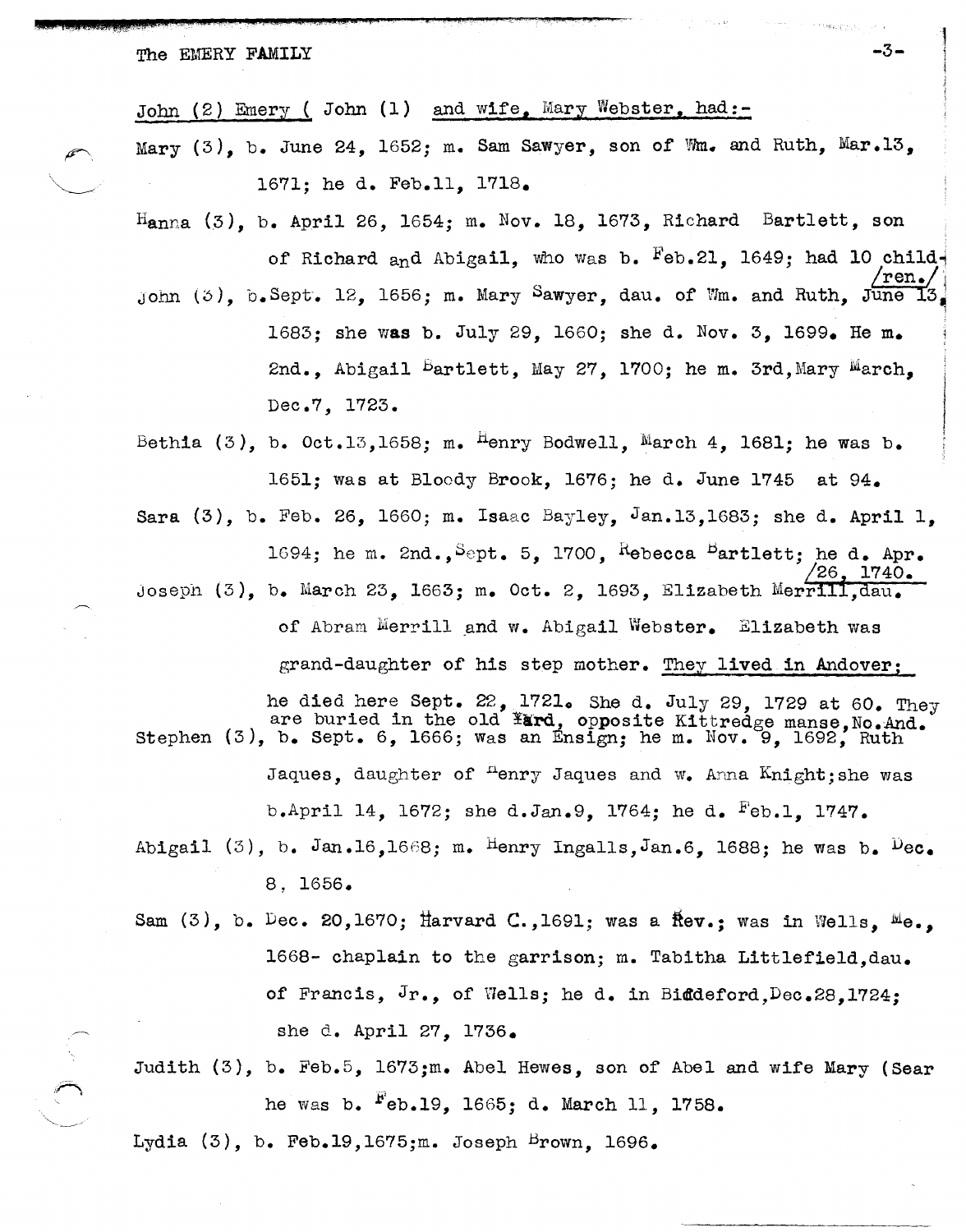**Children** of John (2) Emery and wife, Mary Webster,  $($  cont.)  $:$ Elizabeth (3), b.  $F$ eb.8, 1680; m. John Kelly, Jr., Nov. 6, 1696; he was b. June 17, 1668; d. Nov. 3, 1735.

Josia (3), b. Feb.28, 1681; m. Abigail Moody, Nov. 25, 1714; she was dau. of  $Dr_a$ . Caleb Moody and w. Ruth Morse. Josia d. "arch 16, 1718; she m. 2nd., John Stickney, Jr. Her 3rd husband was Capt. Wm. Johnson; her 4th, Joseph Swasey.

. ~/

Jonathan (2) Emery (John (1) and wife,  $M$ ary Woodman, had:-

John  $(3)$ , b. 1678; m. Hanna Morse, dau. of Joshua $(2)$  Morse and w. Joanna

in Feb. 1705; she d. Oct.4, 1732; he m. 2nd., Nov. 8, 1733,

Rebecca Walker; she d. Oct.19, 1753; he d. Aug. 24, 1759.

Stephen (3), b. Jan.13, 1687; d. Dec.19, 1688.

Sara  $(3)$ , b. Dec.18, 1688; m. Ambrose Berry, J<sub>u</sub>ne 3,1728.

Stephen  $(3)$ 2nd., b. June 24,1693; m. Lydia Jackman, Feb.25,1715.

- Edward  $(3)$ , b.Nov. 11, 1694; m. Sara Sebley, daughter of Sam; he was b. March 27, 1699; went to Contoocook, 1733; he was killed by Indians, while hunting, in  $1756.$
- James (3), bapt. April 16, 1698; m. Ruth Watson of Haverhill,  $\mu_{\text{ec.10}}$ . 1719; moved to Dracut in 1725; made his will in 1762, when he was a soldier in the Army of the King, with his son, Ambrose; he was at Crown Point.

Of.' ANDOVER

Bethia (3)Emery( John(2)(1) and husband, Henry Bodwell, had:-Bethia (4), b.  $\theta$ an.2, 1682; m. 1711, Nathan Barker, son of Eben (2). Mary  $(4)$ , b. April 1, 1684; m. 1st, a Hazeltine; m. 2nd., Timothy Merrick. Henry (4) and Josia (4), twins, b. Jan.27, 1685; d.y. Abigadl  $(4)$ , b.  $\sqrt{3}$ an.15, 1686; m. Nathaniel Ladd, 1748. Henry (4), b. Nov. 6, 1688; m. Ann Pottle, 1726; in  $M$ ethuen; he d.April 1773.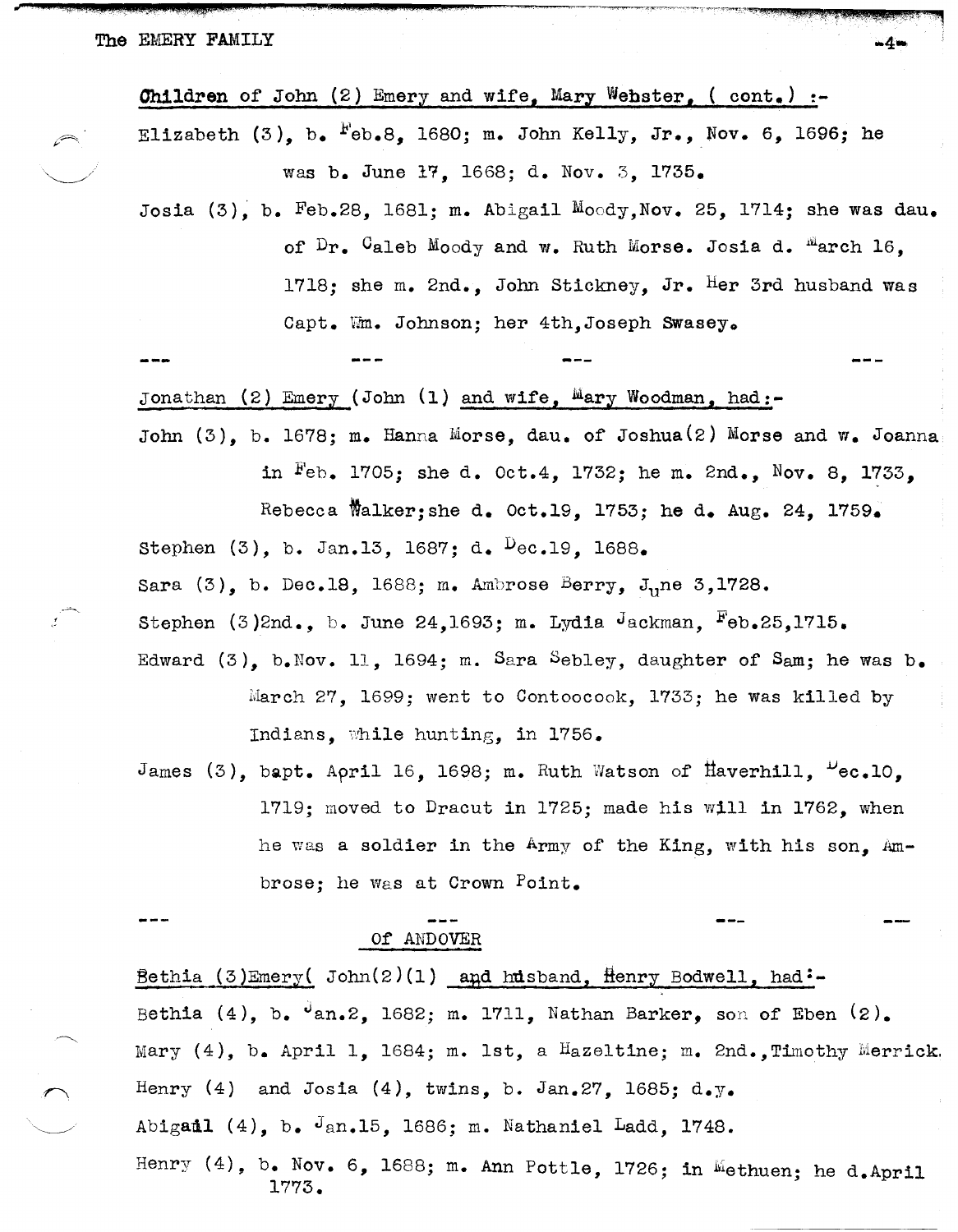Children of Bethia (3) Emery and husband, Henry Bodwell,  $($  cont.) :-

 $(4)$ , b. Jan.16, 1691; m. Maud Parker; she d. March 1738; he m. 2nd., James 1739. in Methuen, Sara Austin.

 $-5-$ 

Dan  $(4)$ . b. Feb.14. 1693: was a <sup>C</sup>apt and Selectman: m. Elizabeth Parker of Haverhill; m. 2nd., 1761, Ruth Ingalls of ANDOVER.

Sara  $(4)$ , b. Dec.1, 1694; prob. m. Abel Merrill, 1714.

Hanna  $(4)$ , b. Sept. 1, 1696; m. <sup>H</sup>enry Hill.

Judith  $(4)$ , b. April 4, 1698; m. John Harris.

Ruth  $(4)$ , b. Dec.2,1699; m. Israel Huse.

child  $(4)$ , perhaps Phebe, b. July 10, 1701; m. Sam Stevens, Dec.19,1729.

(The original Bodwell homestead was on East Haverhill street, Lawrence; a yellow house under a big elm, called the Gallishaw  $Elm_{\bullet}$ )

### of ANDOVER :

Joseph (3)Emery (John (2-1) and wife, Elizabeth Merrill, had:-

- Joseph  $(4)$ , b. in Andover, April 9, 1696; m. Abigail merrill, in Amesbury, June 6. 1730; she was dau. of Abram Merrill and w. Abigail Bartlett, b. in Newburyport, May 5,1701; they went to Pembroke he m. 2nd., Abigail Long, published Aug.17, 1738; from Andover; she d. Jany.18, 1736;/ Abigail was dau. of Shubal Long and w. Hanna Merrill.  $Jos.d.$ July 12, 1776.
- Elizabeth (4), b. Sept. 28, 1698 ; m. Robert Pease of Andover as his 3rd wife; he d.  $1766.$

; m. Joseph  $P$ arker,  $D$ ec.31, 1722; he was a Mary  $(4)$ , b.--tavern keeper of ANDOVER.

Sara  $(4)$ , b. ; m. Wm. Russell of Andover. Abigail  $(4)$ , b. Nov. 1705; m. Abiel  $rye$ .

Hanna  $(4)$ , b. ; d. unm.  $1746.$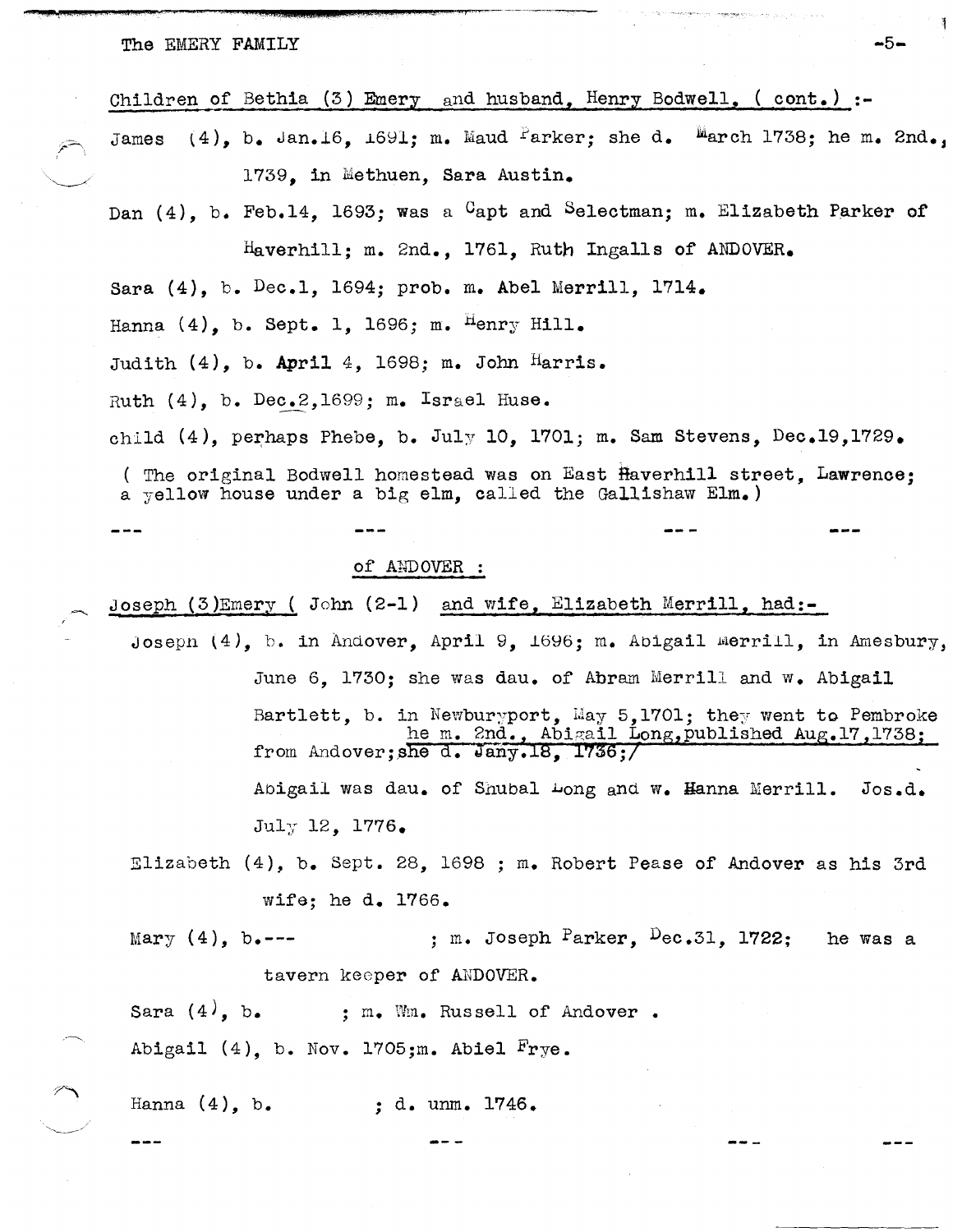Joseph(4)Emery(Jos. (3)John(2-1) and 1st wife, Abigail Merrill, had:-; m. Sam Eames of Havehill.  $E11$ zabeth $(5)$ , b. by 2nd wffe, Abigail Long:-<br>1738; m. Elizabeth Cushing, dau.of Rev.James Cushing of Jacob  $(5)$ . b. flaverhill: Harvard College, 1761; Was "ev. at <sup>P</sup>embroke, 1768; preached 7 years though in poor health; House of Rep. 1776; he d. 1777 at 39.

Joseph  $(5)$ , b. June 3, 1739; m. Hannah Stickney of Boxford, Jan.2,1763; she was daughter of Joseph and Hannah (Goodridge)Stickney; they went from ANDOVER to Pembroke in May 1769 ; he d. Nov.  $4$ , 1821; she d. Feb.1, 1834 age 97.

 $John(3)Emery(Jonathan(2)J/m(1) and wife, Hanna Morse, had:-$ David (4), b. Jan.24,1710; m. Abigail Chase, "an.27, 1732; she d. Aug.29, 1753; he m. 2nd., widow mary hale, Dec.31, 1756: she d. at 66, Sept.12.1778: he d. 0ct.29, 1778. They had:-Abigail (5), b. June 2, 1737; m. Ephraim Boynton, Feb.19. Martha (5), b. March 1, 1741; m. Nath'l Bailey, Aug. 6.1761. Sara (5), b.June 24,1744; m. Enoch Noyes, Oct.31,1765. Joshua(4), b. Mar. 21, 1708; m. Sarah Smith, Mar. 27, 1728; she d. Oct. 25, 1752 at  $\overline{43}$ ; he m. 2nd.; Sarah Short, Au $\overline{3}$ : 29, 1754; he deel? Stephen(3)Emery(Jonathan(2)John(1) and wife, Lydia Jackman, had:-Mehitable  $(4)$ , b. ; m. Nathan Morse. Stephen<sup>(4)</sup>, b. Nov. 12, 1719; m. <sup>D</sup>eliverance Stiles of Boxford; she was b.  $F_{eb,21}$ , 1723, dau.of John Stiles and w. Elinor Rearl ; was  $m_e$  Oct.20. 1743 : Stowhom was a soldier in the Canada Exped.; he d. 1758. John  $(4)$ , b. Nov. 23.1721; m. Abigail Stiles, sister of Deliverance, above Dec.18, 1753; she was b.Fep.8, 1727.

Ben  $(4)$ , b. 1734; m. Sara Lamson.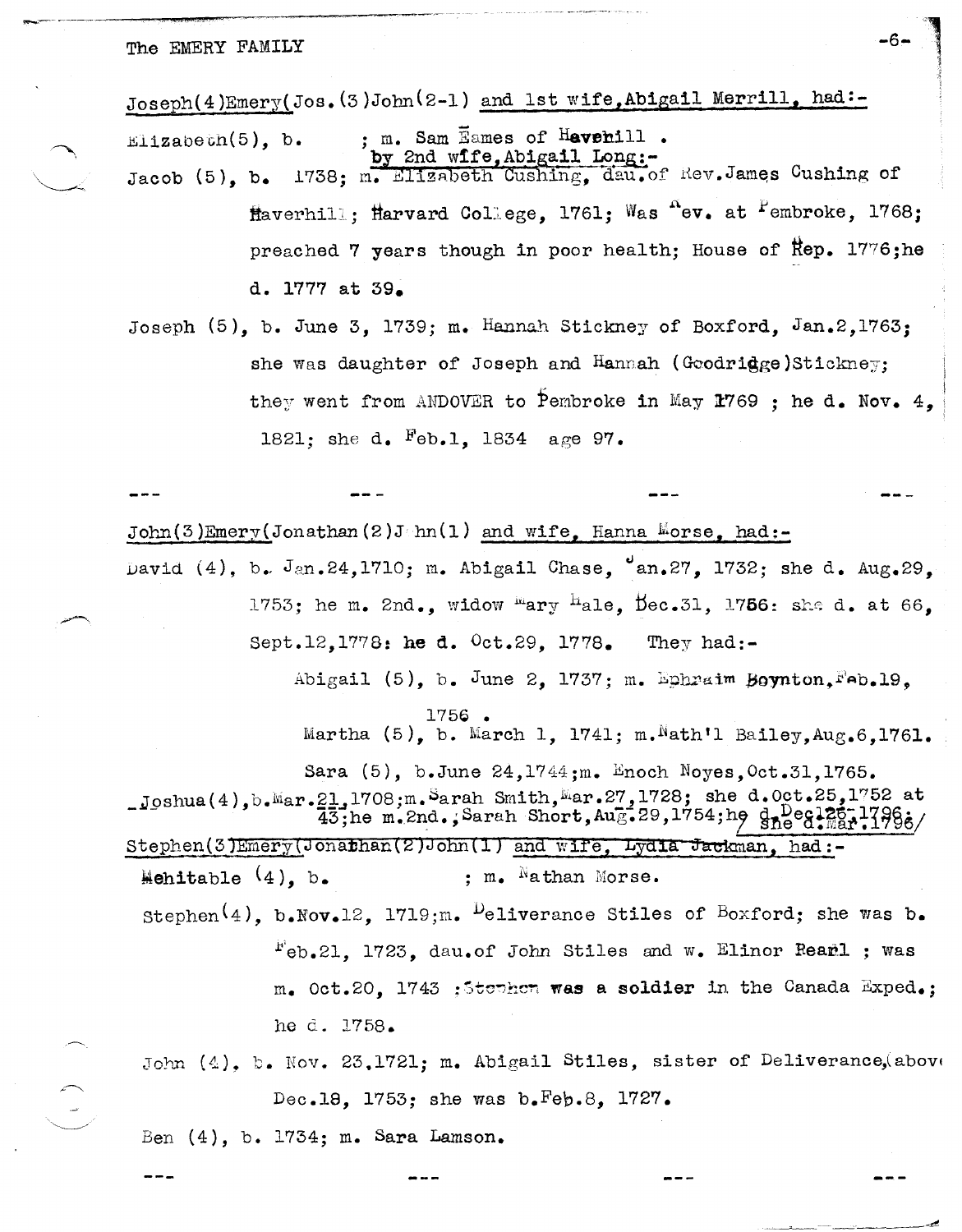$Stephen(4) \text{Energy}(Stephen(3) \text{Jonathan}(2) \text{Jn.}(1)$  and  $Deliverance$  Stiles:-Stephen (5), b. 1748; m. Lydia Kimball; his Snd wife was Eliza Roberts; he enlisted in March 1775 as a Minute Man in Capt. Wm. Perley's Co., Col. James Frye's Rgt.; helped chase the British from Concord; was at the Battle of Bunker Hill and at the surrender of Burgoyne. He moved to Winchendon after the  $K$ evolution, where all but the first child, were born. He d. March 7, 1846 at 98; Eliza d. Aug. 24, 1816 at 46:-Sally  $(6)$ , b. in Boxford, Jan. 26, 1777; m. a Foster.

> ( This line went to  $\texttt{Rimage,}$  Londonderry, Sutton and Atkinson;were all good fighters.)

James  $(3)$ Emery(Jonathan(2)John(1) and wife, Ruth Watson, had:-Jonathan(4), b. Nov. 23,1722, in  $H$ averhill; m. Jerusha Barron of Dracut;

> she was dau. of John and Hanna  $B$ arron; b. Aug. 4. 1735. They went to "aine, settled on west side of the Kennebac River, on Emery Hill, in 1771. He never took pay for aiding travellers. During Arnold's expedition in 1775, the commander made his headquarters at Emery's place for two weeks, while his boats and baggage were taken over the carrying place to avoid the rapids. Ronathan helped to repair the boats of the expedition. He became an Indian Scout to avenge the death of his uncle John. killed at  $Ft_{\bullet}$ Wm.  $<sup>n</sup>envy$ , 1756. All the tribes were afraid of him. Jer-</sup> usha d. in Fairfield, 1781; he m. 2nd., a widow Whittier; **the** d. in Fairfield, 1810; he d. June 1807.-

and <sup>K</sup>ebecca cooked for the soldiers. She d. 1843; he *d.* 1824

Ambrose  $(\clubsuit)$ , b. in Dracut, Dec.16, 1733; probably d.y. Ambrose(4), b. Feb. 25,1739 in Dracut; m. int. July 17,1762, Mrs. Catherine Foster of  $P$ elham, N.H./ His 2nd wife was Rebecca Yocum of Pa., b. 1746; they moved to Phila. and he went with Mifflin& Greene Co. Home was near Washington's winter camp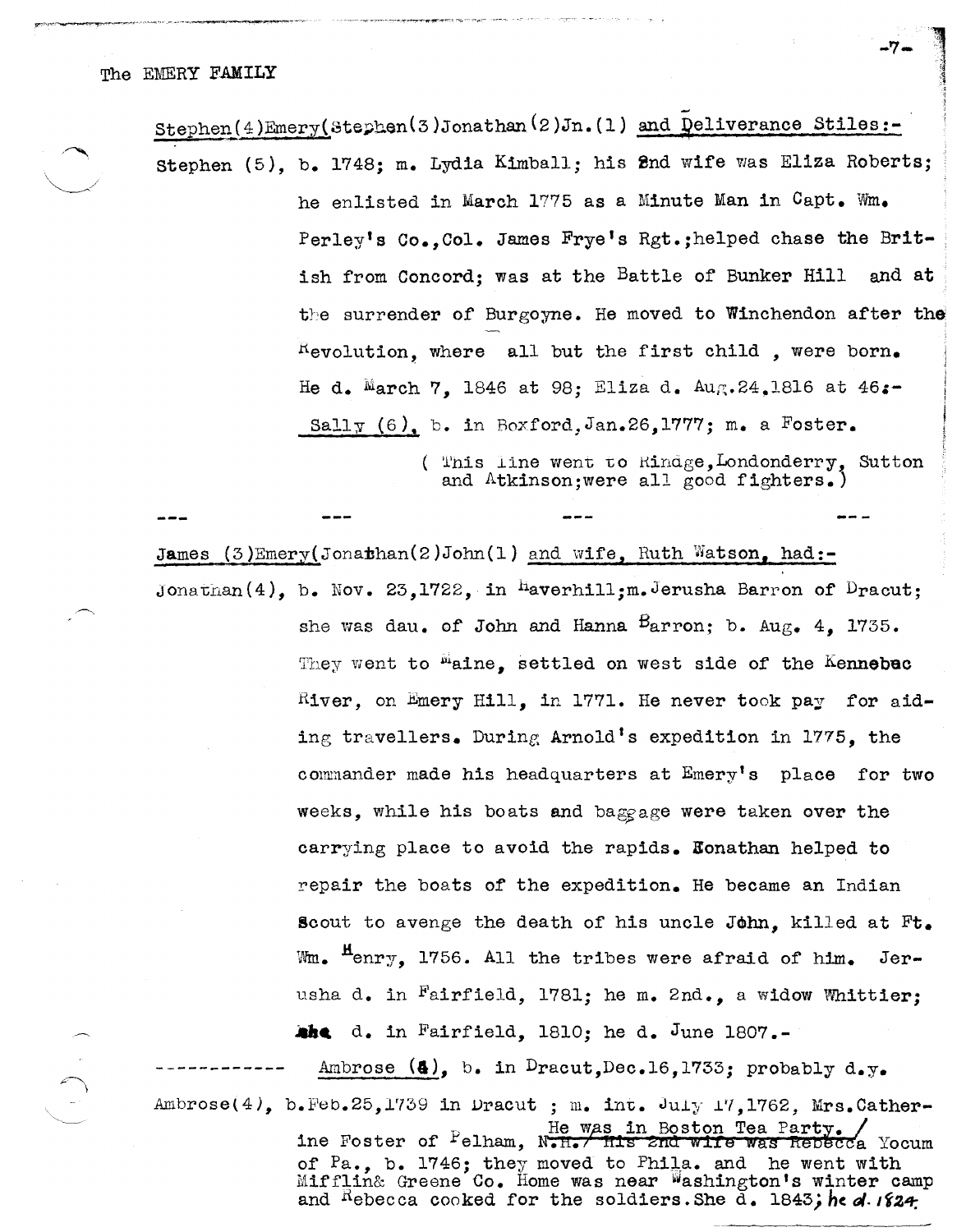· .t;L it .•

 $\overline{\phantom{0}}$ 

Children of James (3) Emery and wife, Ruth Watson, (cont.) :-

 $\begin{array}{c} \begin{array}{c} \begin{array}{c} \end{array} \\ \begin{array}{c} \end{array} \end{array}$ Edward  $(4)$ , b. ; m. a rich widow whose first husband was lost at sea; she was the dau. of Robert Smith of "ondon, b. 1724; they went to Fairfield in 1771.

 $~\cdot~$ 

Anthony (4) b.  $Sam(5)$ , b. ; lived in Dracut; went to Conway, N.H. 1771; m.-; went to Fort  $E$ rie in Canada; was taken captive 1814  $\text{tak}$  ing supplies to Am. Army, but escaped in a row boat; settled on make Ontario-then  $Vnio.$ 

Jane (5) or JAMES, b. 1775 in Dracut; d. in Ohio.

 $\subset$ 

 $Joseph(5)Energy(Jos. (4-3)Jn. (2-1) and wife,Hamnah (Good ridge) Stickney: -$ Joseph<sup>\6</sup>), b. in ANDOVER, Dec.19, 1764;m.Dorcas Holt.Sept.16, 1787; she was dau. of---; she d. Sept.17. 1850 ; he d. June 8. 1830.

 $\texttt{Sam}$  (6), b.  $\texttt{Aug.}18, 1766.$ Jacob  $(6)$ , b. July 18, 1768; d.y. Hanna (6), b. in Pembroke, Feb.19, 1775;m. Hall Durgin, in  $P_-,$  Dec.24,1801. Jacob (6), b.  $m$ arch 22, 1777; m. Jane Gault, 1804; she was dau. of Matthew Gault; b. 1786; she d. 1862; he d. 1870.( fter father was in the Revolution.)

Nabby (6), b. March 6, 1780; m. Wm. Hazeltine of  $\mathbb{R}^n$  suncook,  $\mathbb{N}_{\text{ay}}$ 19, 1803.

(There were five more children who d.y.)

Ensign Stephen(3) Emery( John (2-1) and wife, Ruth Jaques, had:mary  $(4)$ , b. --; m. Jan.5,1727, Thomas Noyes, son of Col. Thos. Noyes and w. Elizabeth Greanleaf, b. Oct.2,1679; Mary d. June 14. 1735; he m. 2nd., Mrs. Elizabeth Illsley, July 24, 1740; he

d. July 10, 1753; had 4 children by 1st wife, Mary Emery.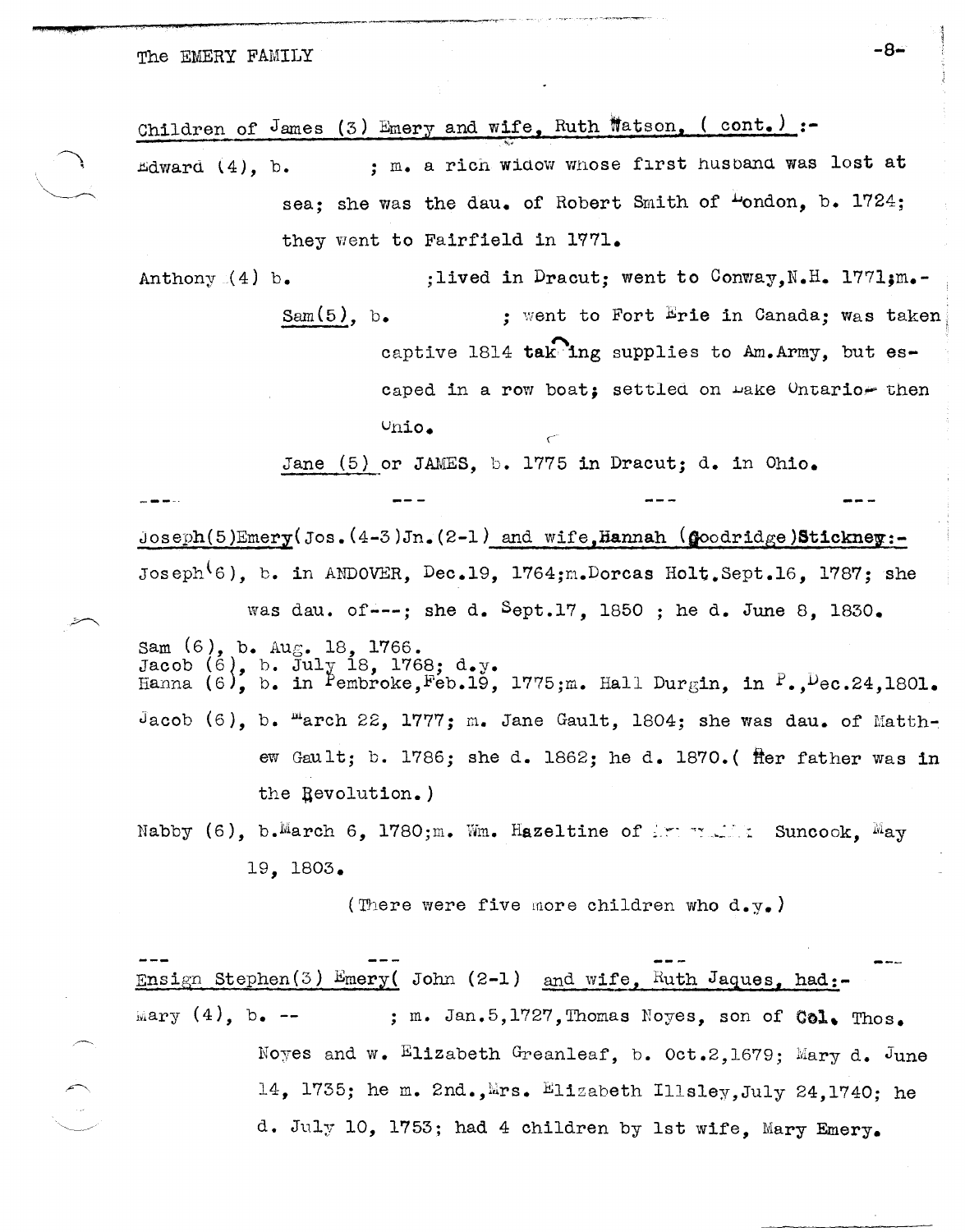The EMERY FAMILY  $-9-$ 

Children of Ensign Stephen (3) Emery and wife, Ruth Jaques, (cont.) :-

Judith (4), b. ; m.  $\frac{D_{e}}{C}$ .29, 1726, apt.  $\frac{D_{e}}{D}$  an  $\frac{H_{e}}{D}$  he was b. Feb. 22, 1697; was killed at  $\text{Louisburg},$  May 21, 1745; had 7 children,  $b_{\bullet}$  in Rowley and Newbury.

,

2010/02/2012 12:00:00 00:00

Elizabeth  $(4)$ , b.  $\qquad \qquad ; \quad m$ . Caleb Moody, son of Dr. Caleb Moody and w. Ruth  $(2)$  Morse; he d.  $5ept.$  14,1754 at  $47;$  left 8 children. Stephen  $(4)$ , b. 1710; m. Hanna Rolfe; he was a Colonel; he d. in Newbury, Sept.16,1795 at 85; she d.  $\frac{1}{10}$ , 1779 at 71.

Jonathan(4)  $\text{Energy}(Jas.(3)$  Jonathan(2)John(1) and wife, Jerusha Barron:-Brigg&H. (5), b. in Dracut, Nov. 11, 1767;m. Sally Farnum, 1795; she was dau. of Daniel Farnum and Lydia(Porter) of ANDOVER; b. June 27, 1774; he d. June 10,1840; she d. April 27,1852. They went to Faiffield. Children were :-

 $Sam(6)$ , b. Nov. 15, 1795; m. Abiah Judkins of ayette. Me. ;he enlisted in the Civil War in 1862 at 67; was a sutler; always carried rifle, knapsack and his wages and on a march, always gathered up better rifles and clothes from the enemy, than the others; was discharged from service at 70, and reenlisted in Invalid Corps and was guard over prisoners of was wounded/  $h$  he d.May 1.18 he d.May 1,1865. war; he  $\frac{1}{2}$  at the battle of Fredericksburg; she d. 1866. Briggs H.  $(6)$ , b.April 11, 1797;d. unm.June 30, 1819. Ben Farnum  $(6)$ , b.April 8, 1799; was a wool merchant; we have

> m. Oct.12, 1829, Mary Ann Leavitt of Brentwood, N.H. she d. 1831; he  $\mu$ . 2nd.,1839, Lucinda W. Noyes of Freeport,  $M e$ ; she d. 1883; he d. in Bath,  $M e$ .,  $D e$ c. 21, 1873.

Joseph  $(6)$ , b. Oct.24,1801; m. 1828, Susanne Gordon of Salem, N.H.: his 2nd w. Mrs. Deidamia P. Tyler,dau.of Sam Emery Joseph d. Oct.18, 1852; she d. 1850; res. Fairfield.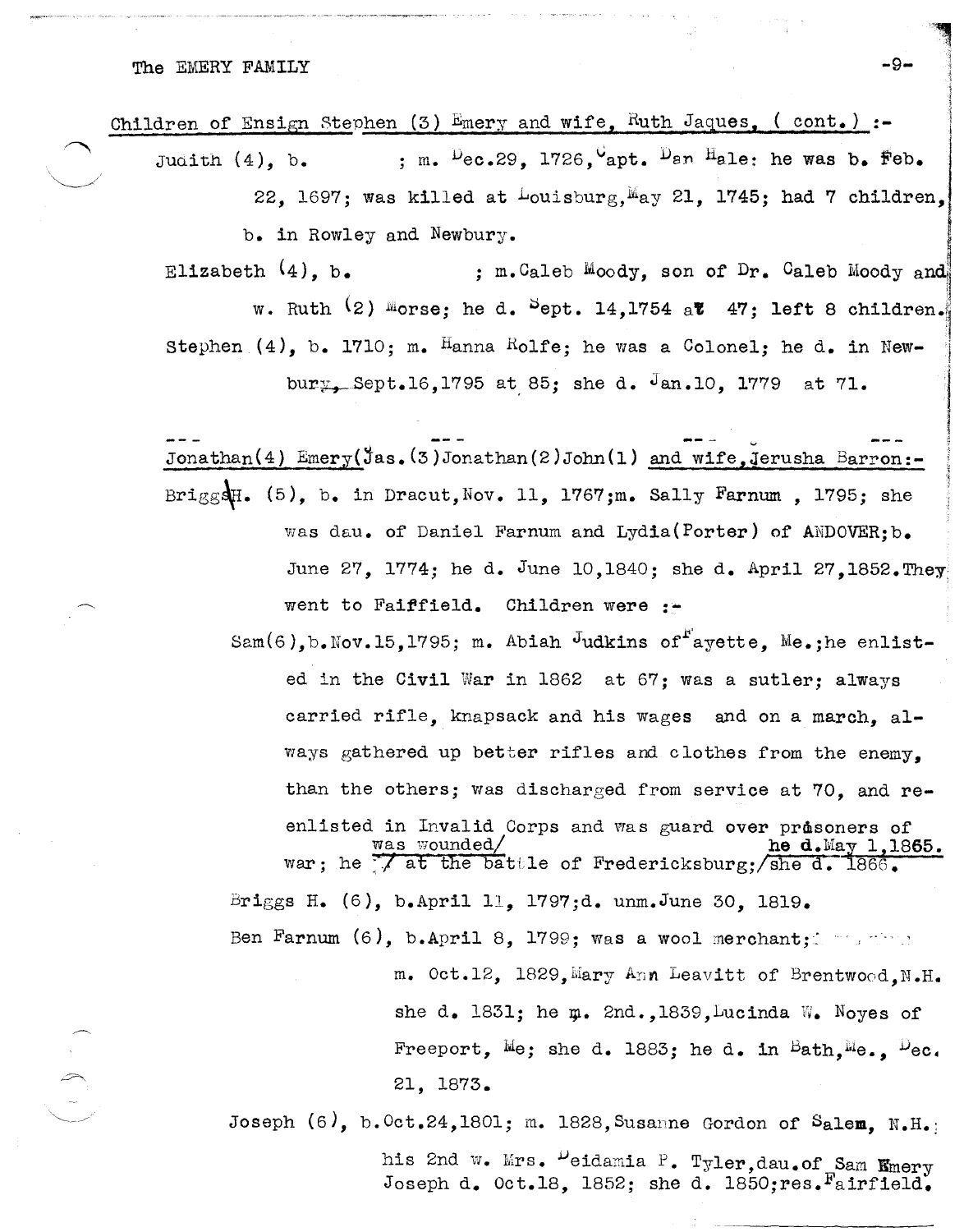The EMERY FAMILY  $-10-$ 

Children of Briggs H. (5) Emery and wife, Sally  $Farnum$ , (cont.) :-

- son (6) (name torn off)  $b_e^{\text{L}}$ ec.27, 1803; a wool merchant; m. 1831, Betty Ellen Tobey of Fairfield; went to Waterville, 1851;he d. Jan.29, 1873.
	- John Abbott  $(6)$ , b. July 28, 1807; d. unm. May 4, 1885; was a merchant at Bath. Me.
	- Sarah (6), b. April 2, 1810; m. John DaVis, 1843; he d. in Ce1ifornia; she d. in Fairfield, 1847.
	- Charles (6), b. Dec.17, 1812; d. unm.  $\bar{N}_{ov}$ . 6, 1834 in Boston.
	- Obed (6), b. Nov. 23, 1815; was a farmer and stock raiser of Fairfield; m. 1851, Louise E. Atwood of  $F_{\alpha}$ irfield.
	- William Henry  $(6)$ , b. March 7, 1815; m. Mary Gifford of Fairfield, 1847; he d. 1855.

In Biddeford:-Rev. Sam $(3)$ Emery(John  $(2-1)$  and wife, <sup>T</sup>abitha Littlefield, had:-Sara  $(4)$ , b.  $Dec.29$ , 1702; m. 1st a Mr. Gilman by whap she had children; m. 2nd., Hon. John Phillips, the founder of Philps Exeter #cad emy; had no Phillips children; she d. Oct. 1765. Irene  $(4)$ , b.  $marnch 4$ , 1710;m.  $Rev$ . Thomas Prentice of Charlestown, 1730; moved from Arundel,  $^{\text{Me}}\bullet$ , 1739; Irene d. 1745. Had:-<br>Mary (5), b. ; m.James Frost of Cambridge,  $\text{Dec.1}$ .  $,$  m.James Frost of Cambridge, $Dec.1, 1768;he$ d. July 2°, 1770; she m. 2nd., Nehemia Rand of Charlestown; she d. in Lyndeboro, N.H., 1791; he m. 2nd. hergaret Prentice, his sister-in-law. I:~ar;;aret (5), b.Au.s.9,1742;m. l~ehemia Hand, her brother-in-lav . . Oct.21, 1791. John(3) Emery( John  $(2-1)$  and wife, Mary Sawyer, had:-Mary  $(4)$ , b. Dec.29, 1684;m. Jonathan Wiggin, Nov. 9, 1703. he Lydia (4(, b. April 29, 1698; m. Edward Dean of Ipswich, 1716;/d. same year; sne m. 2nd., momas Bancroft of Reading, who d. reb.24, 1748; her 3rd husband was Joseph Damon, Jan.11, 1750; she d. 1784. Ruth (4), b. ; m.Ezekiel Hale, 1711; she d. Nov. 27, 1735; he m. 2nd Sara (Poor) Spofford, Oct.31, 1736; no children.

Hanna  $(4)$ b.  $\lim_{\text{the of } 8}$   $\lim_{\text{the of } 8}$ ,  $\lim_{\text{the of } 8}$   $\lim_{\text{the of } 8}$   $\lim_{\text{the of } 8}$   $\lim_{\text{the of } 8}$   $\lim_{\text{the of } 8}$   $\lim_{\text{the of } 8}$   $\lim_{\text{the of } 8}$   $\lim_{\text{the of } 8}$   $\lim_{\text{the of } 8}$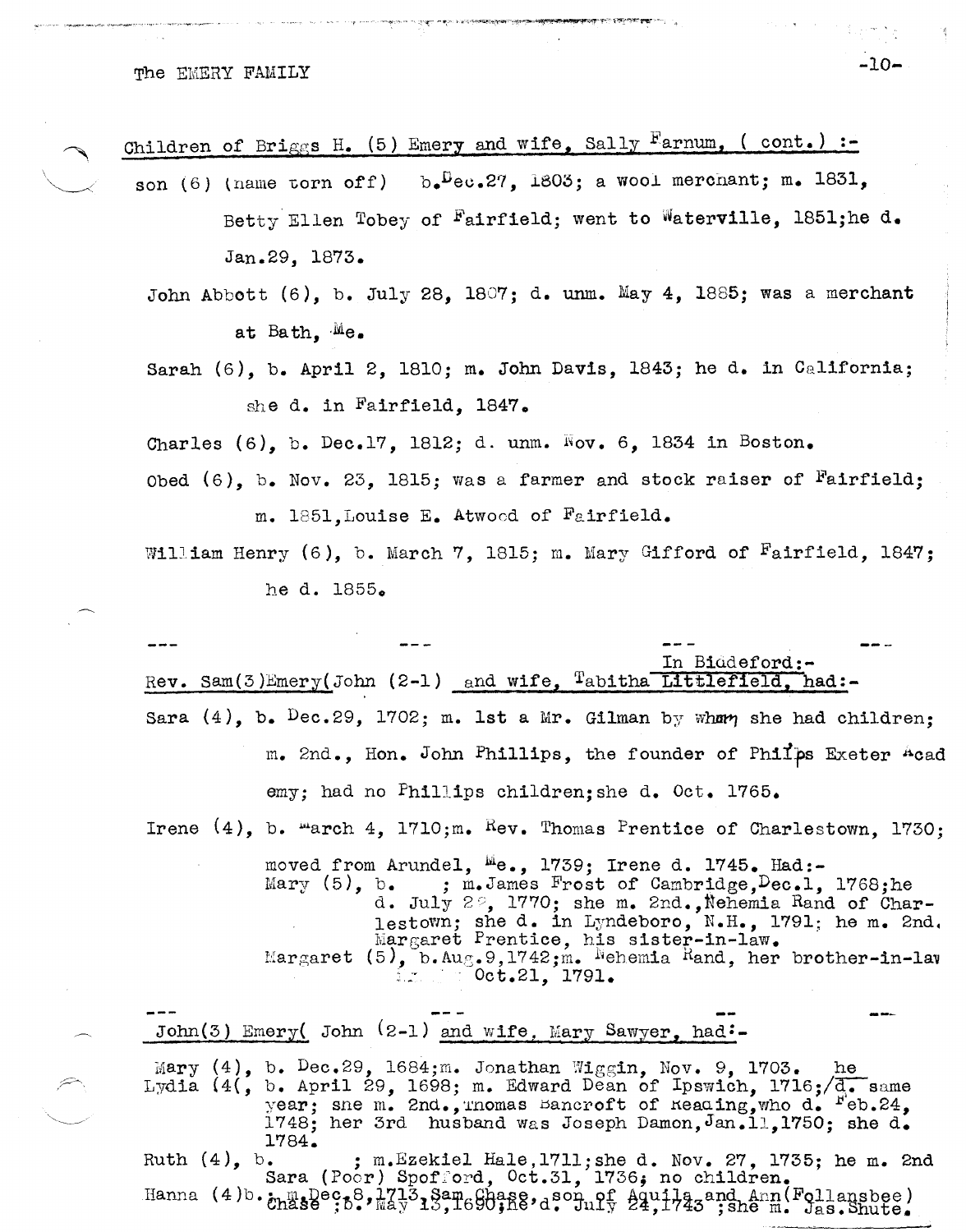## The EMERY FAMILY  $-11-$

Josnua (4)Emery( John(3)Jonathan(2)John(1) and Sarah Smith, had:-Moses (5), b.- --lived in Haverhill, on father's homestead. Josnua (5), b. in Haverhill, Feb.l, 1738; lived in Atkinson, N.H.; m. Aup;. 27, 1770, Rachel Currier; they had:- ,TOshua (6), b. 1774;m. Elizabeth Welsh, daughter of Col. Jos. Welsh and w. Hanna Chase, Feb.1, 1801. They lived in Andover and he was steward at Andover Theological Seminary; he d. June  $28$ , 1854 age 80 years; she d. Pept. 4,  $1818$ , age 91 years and 3 months. They are buried in South Church  $\texttt{Yard}_\bullet$ John (5) b.  $--$  ; lived in Haverhill; bought land from his father in 1755, which his father bought from Jn.Corliss, Jr. 103:142.  $107:97...1748...$  Joshua (4) Emery of <sup>h</sup>averhill, husbandman, for 345 h from WILL. Moore, Jr., of Newbury, hus handman, sold meadow in Methuen district, N.H., 9 acres and a barn. (Really Salem, N.H.) ( Samuel Snlth;Joseph Clement, 'wltnesf:)  $144:49$ . $(4)$ Joshua Emery of  ${}^{\text{H}}$ averhill, to son, Moses,husbandman, 20 acres and land and buildings " where I dwell; and 40 acres. 1781.  $0.00:198.1736...$  Joshua (4) Emery of "sverhill, yeoman, for 30  $\texttt{h}$  from Wm.  $C_{\rm ross}$  of "ethuen and Joseph Cross, sells meadow in "ethuen, 2 acres. (george and Tom Little, witness.) Joshua(6)Emery( Joshua(5-4)John(3)Jonathan(2)Jn. (1) and Elizabeth Welsh:-Sewell N.  $(7)$ , b.1809; m. Martha P.--- ; d. in Boston, Oct.27,1\$43, age 33 years, 8 months. Buried in South Church Yard. Justin Edwards,  $(7)$ , b. Nov. 30, 1818; d. Nov. 21, 1821 . Buried in So. Church Yard. Sewell N. Emery(7) Joshua<sup>(</sup>6)(5)(4)Jn.(3)Jona.(2)Jn.(1) and <sup>m</sup>artha P.-: Martha Ann  $(8)$ , b. 1840; d.Nov. 7,1845, age 4 years, 4 mo.;buried in So. Church Yard. Justin Edwards (6), b. 1841; d.Feb.17,1862; buried in So. Church <sup>1</sup>Yard.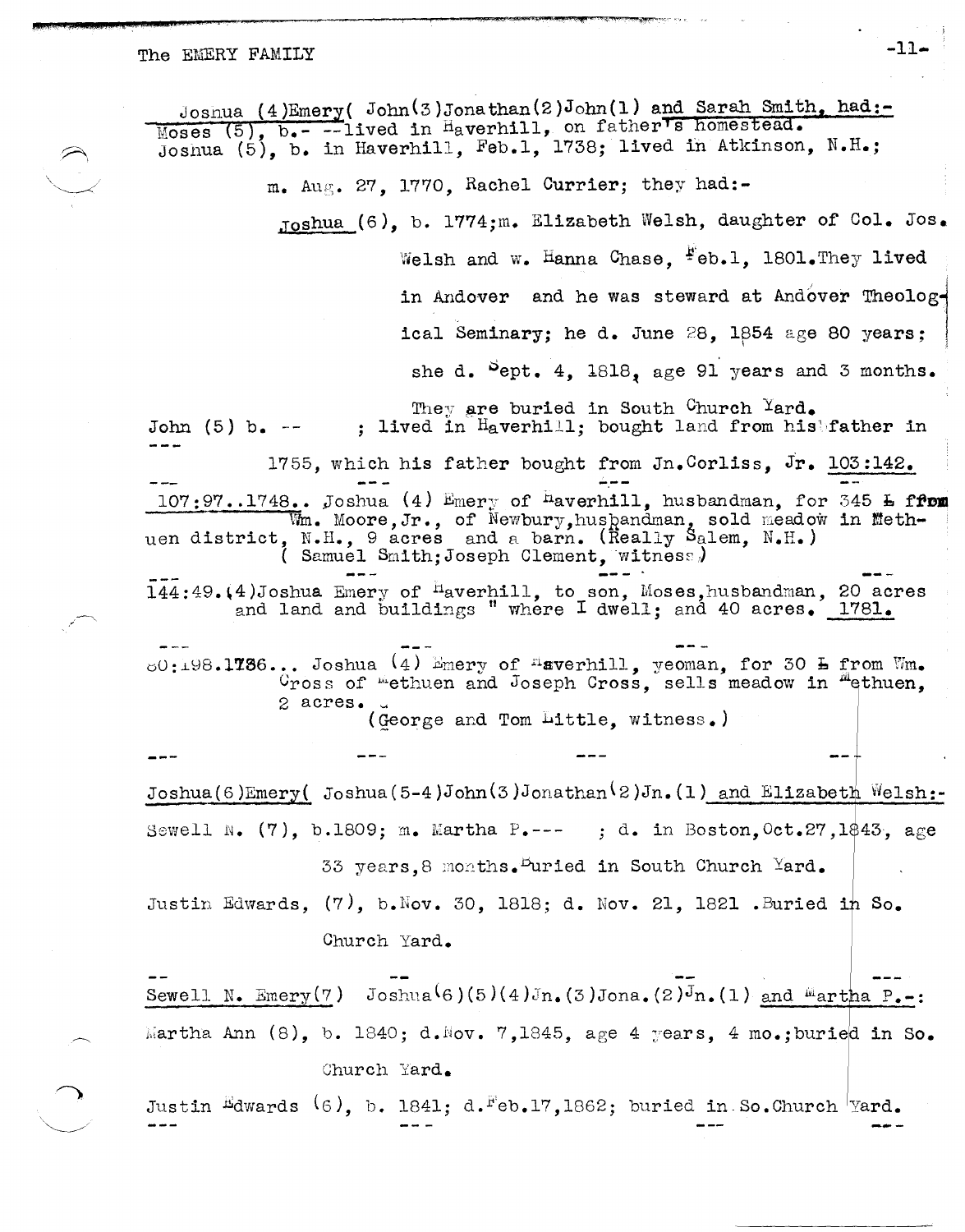Another member of the EMERY clan whose sojourn in Andover was very brief, was a descendant from  $\text{Anthony}(1)$  Emery, brother of John (1). He top came to Boston wi th his wife, Frances, in the company of John and his family, and like his brother, went to Newbury. In 1640, however, he went to Dover, where he signed the "Dover Contract" on Oct.2? He was an inn keeper on Dover Neck, from 1644 to 1648 and was appointed a Selectman.

On Nov. 15, 1648, he bought from John White, a house, field and marsh on Sturgeon  $^{\aleph}$ eck in Kittery, Me., on the Piscataqua River.  $T_{\text{h}}$ is site is now Eliot. Me. In Kittery he was a juror and constable.

Like his brother John, he had the courage of his convictions, and in 1656, he ran afoul of the Court for daring to question its auth ority. In 1660, he was fined for entertaining Quakers and was disfranchized on May 12, the same year. Thereupon, he and Frances sold their home and land to their son James  $(2)$ , and went to live at Portsmouth, R.I., where the Quakers were not molested. He had three child- $James/$ ren, his son,  $\sqrt{2}$   $(2)$  being head of the Andover representative's line.

James(2) used to journey from Kittery to Boston, sitting in a cnair placed on an ox cart,as he weighed 350 Ibs. and no carriage of ordinary make would hold him. His first wife was Elizabeth---, 'who d. about 1684. His second wife was Mrs. Elizabeth Pidge, widow of Jn. Pidge of Dedham, nee Newcomb. James (2) d. about 1715. His son.

James (3), b. about 1650; m. Wargaret <sup>h</sup>itchcock, 1685. Anong their children. was :-

Thomas  $(4)$ , b. 1706; known as Dr. Thomas Emery of Kittery; m. Aug. 4, 1738; widow Priscilla  $B$ arker, at Bradford both are recorded as of ANDOVER.

- 72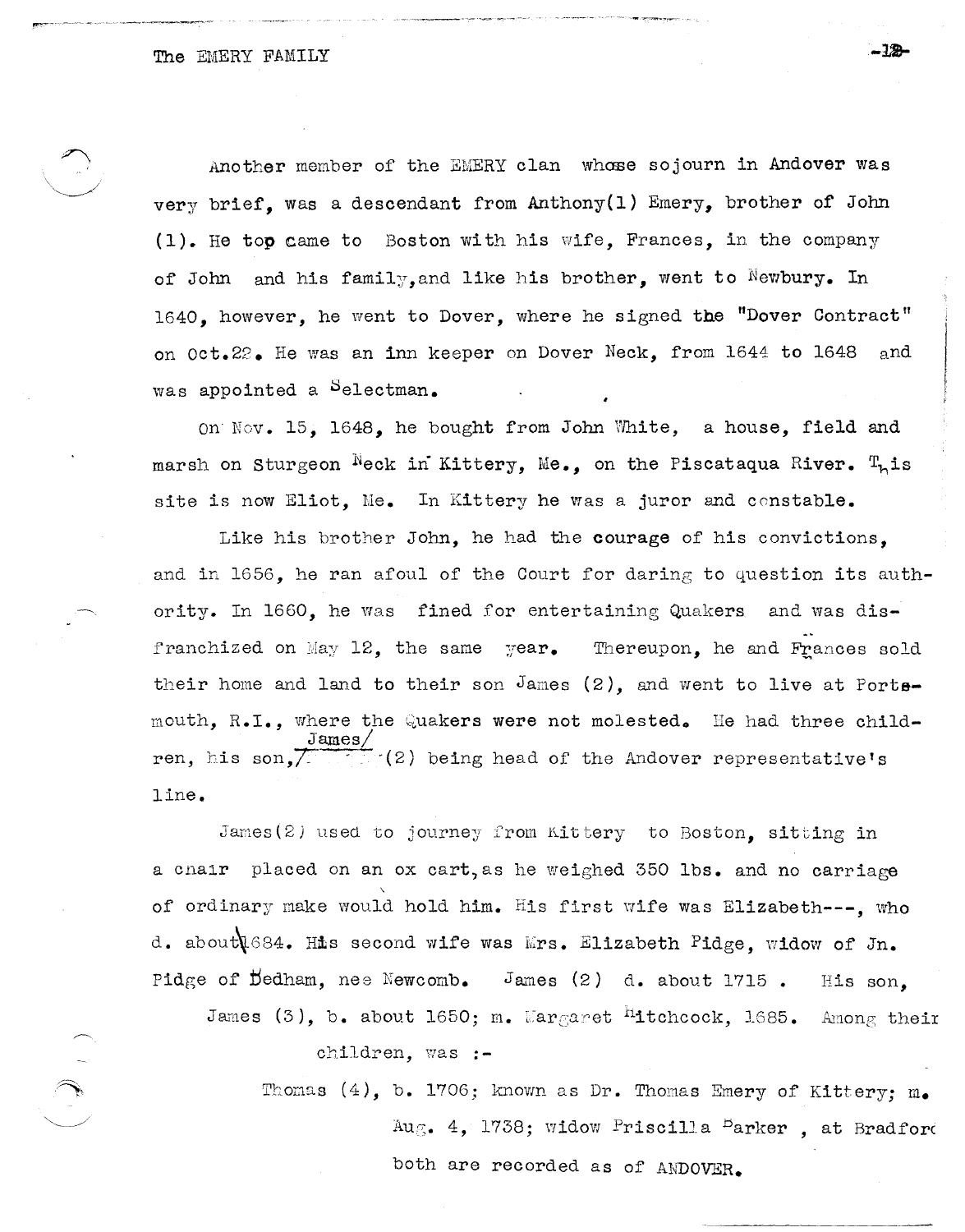Widow Priscilla Barker, was b. Priscilla SHEDD and lived in BILLERICA. She married Joseph Barker of Andover in 1726; the intentions published on Nov. 15. Joseph died in Andover, Nov. 10, 1733, and in 1738 she married Their daughter. Priscilla(5) Emery was b. Aug.  $4,1739$ .  $Dr.$  Thomas Emery.

In Suffolk Court,  $Dec.3$ , 1742, before Joshua Cheever, J.P., one Josiah Bacon, testified to the disappearance of said. Dr. Thomas.

Page 258-9: Toosiah Bacon of Bedford, in MidAlesex Co., yeoman, testified and said that he well knew Thomas Emery who married Priscilla  $B$ arker, the widow of Joseph  $B$ arker, formerly of ANDOVER, and that he, the said Josiah had often been told that he (Thomas) belonged to one of His Majesty's ships of war at Ganso, -- and that the deponent, being at Boston. in the month of June or July 1739, he met with a gentleman who told the deponent that he had been Commander of one of His Majesty's ships to which the said Thomas Emery belonged- and of fered the deponent  $\bar{L}$  5. if he would discover the said Emery-- and the deponent to d the said gentleman that he would not discover him...But afterwards, in the months of August or Sept ember, following, the deponent heard that the said Thomas Emery was taken I was for at Worcester and carried aboard one of his Majesty's ships of war. to be punished as a deserter, and the deponenet afterward heard that he  $\sim$ . said Thomas Emery was CONDEMNED TO BE HANGED.

Josiah Bacon."

In 1643, in the Court of Domestic Relations, Vol. 9, is the petition of Priscilla Emery of Andover, to W. Shirley, Gov. of Massachusetts, for a divorce:-

 $\text{vec}_2$ :  $2.1742$ : Friscilla Emery of Andover,-sometime in the month of April 1738, Approximation of His majesty's ships of war, under command of Cart. Trwnsend at Canso (Nova Scotia), and as he pretended, was come to settle in these parts to practise physic, and thereby won your petitioner affections, so that in the month of July, following, they were lawfully married by Mr. Justice Bayley of <sup>n</sup>averhill, and lived together about<br>13 or 14 months. Afterward, in the month of August, 1739, the said Thos. Emery pretended to our petitioner that he would go to Morcester Court to plead law and went accordingly, but our petitioner has never seen or head of him since, any otherwise than 3 weeks later she heard he was back agai to the ship to be treated as a deserter, and no more from him since...

 $-13-$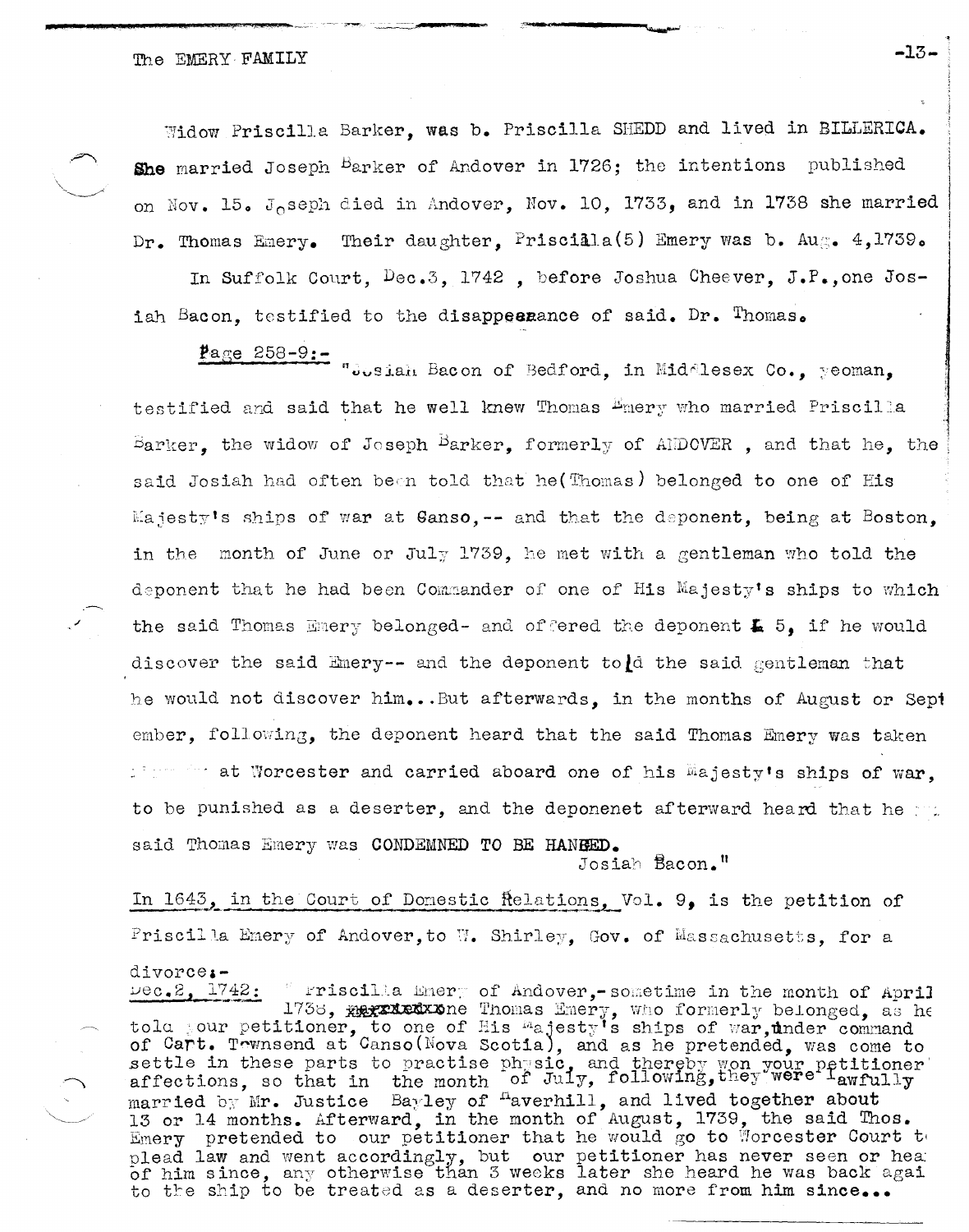Widow Priscilla Barker divorces her husband. Thos. Emery. (cont.)

"so that your petitioner has reason to believe that her said husband is dead and your petitioner would suggest to Your Excellency and Honors, that she has had a good offer to marry again. Therefore, your petitioner humbly conceives that her course fairly falls within the intent of the Act or Law of the Province, made in the 10 the Year of King William 111, entitled an Act in Addition To and Explanation of the Act Against Adulter and Polygamy, made in the 6th year of the reign of King William and Queen Mary, and as the petitioner has the opportunity of marrying again, to her liking, your petitioner humbly prays Your Excellency and Honors will be pleased to commisserate her case and declare her single and unmarried. and grant her leave to marry again. and your petitioner is in duty bound ever pray. and shall

> Her Priscilla X Emery Mark

(Priscilla was ordered to get a copy of her marriage certificate from Haver ----- $\frac{1}{2}$ hill,

Dec.7, 1747; Haverhill:-<br>"Peposition of Messers. Timothy Osgood, Ebenezer" Abbott, Daniel Ingalls, all of Andover in Essex County, yeomen, who tes-<br>tify and say that they well know Dr. Thomas Emery, the reported husband<br>of the widow Priscilla Barker of Andover, and that the said Emery hath been absent from his said wife, Priscilla, for more than 3 years past, and that we, the deponents nor any of his neighbors had seen or heard of him anywhere in these parts since.

Before John Bayley. J.P.

推荐治学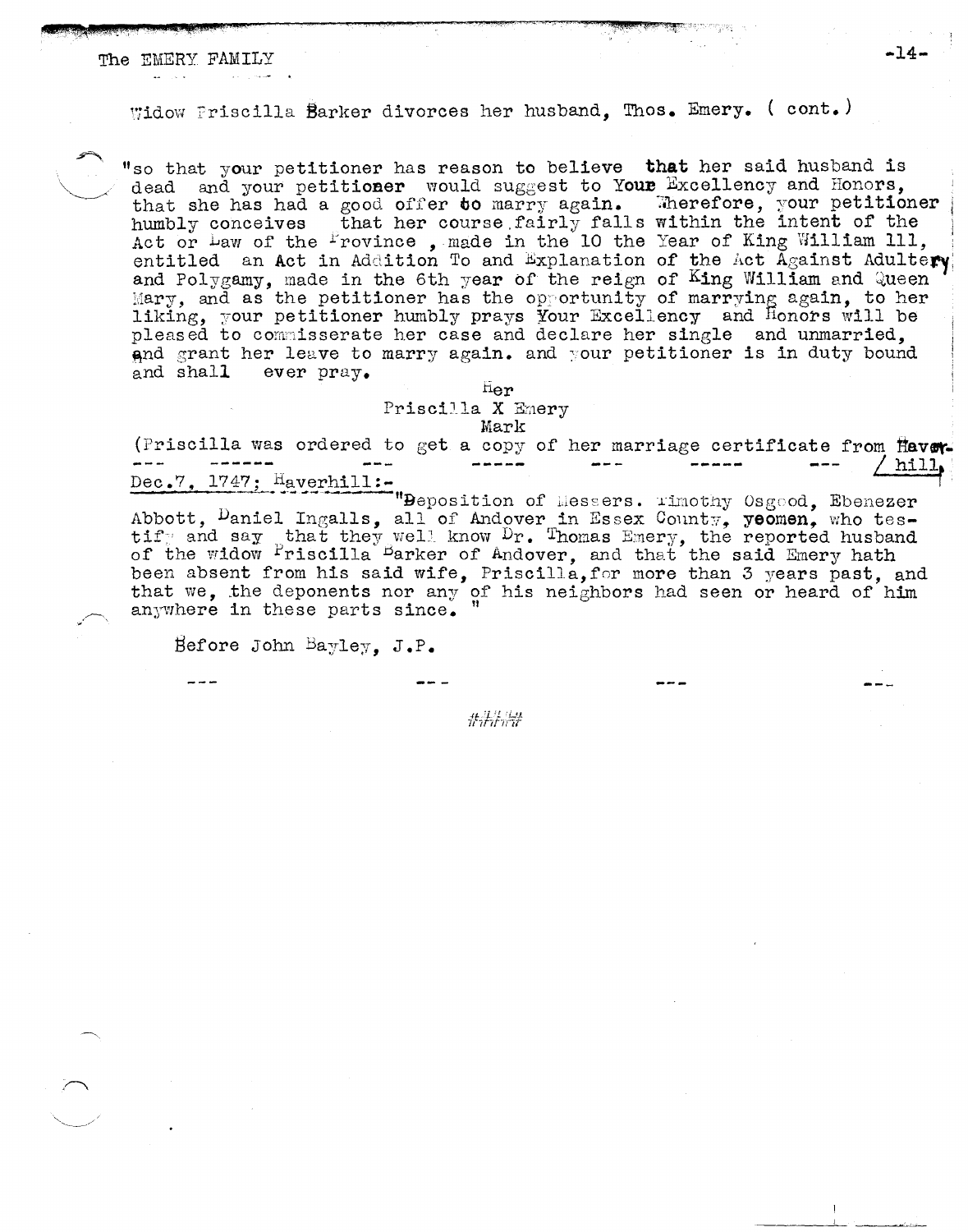EMERY FAMILY

~~"j~~~\*J }(:~Z~~;'"~'~.'~-'

A

Atwood, Louise  $E_$ .............10

INDEX

 $B$ 

| Bailey, John, Jr. $\ldots$ 2                       |
|----------------------------------------------------|
| Bancroft. Thomas 10                                |
| Barker, Nathan  4                                  |
| Priscilla (Shedd)12.13<br>Ħ                        |
| Barron, Jerusha 7 9                                |
| Bartlett, Abigail $3$                              |
| $\frac{1}{1}$ , Rebecca  3                         |
| . Richard<br>3                                     |
| Bayley, $I_{\text{saac}}$<br>3                     |
| Berry. Ambrose $4$                                 |
| -5<br>Bodwell, Henry $\dots \dots 3 \dots 4 \dots$ |
| Boynton, Ephraim $6$                               |
| 3<br>Brown, $Joseph$                               |

 $\frac{C}{2}$ 

|  | Cnase, Abigail  6                                        |
|--|----------------------------------------------------------|
|  | w , Sam 10<br>Currier, Rachel 11<br>Cushing, Elizabeth 6 |
|  |                                                          |

# $D$

| Damon. Joseph 10           |  |
|----------------------------|--|
| Davis, John 10             |  |
| Dean. Edward 10            |  |
| Divorce of Thos.Emery 1314 |  |
| Durgin, $Hall$ 8           |  |

 $E$ 

 $E$ ames,  $\frac{S}{2}$ am ...... Emery, Thomas, Dr. ....... <sup>6</sup>  $\dots \dots \overset{\cdots}{\underset{\cdots}{\cdots}} \overset{\cdots}{\underset{\cdots}{\cdots}} \overset{\cdots}{\underset{\cdots}{\cdots}}$ 

# $\mathbf{F}$

| Farnum, $Saily$ 10         |  |  |  |  |
|----------------------------|--|--|--|--|
| Foster. Catherine(widow) 7 |  |  |  |  |
|                            |  |  |  |  |
| $Frost.$ James10           |  |  |  |  |
| Frye. Abiel  5             |  |  |  |  |

 $\frac{G}{\sqrt{2}}$ 

| Gault. Jane  8<br>$\sum_{m}$ Gifford, Mary 10              |  |  |  |  |  |
|------------------------------------------------------------|--|--|--|--|--|
| $\sim$ Gilman. $M_{r_{\bullet}-}$ 10<br>Gordon, Susanne  9 |  |  |  |  |  |

| $\mathbb{R}$ , Ezekiel 10<br>$\frac{15}{2}$ , Mary ( widow)  6<br>Hanes, John  5<br>Haxeltine, $Mr_{\bullet}$ -  4<br>$^{\text{II}}$ , Wille exercises exercises 8<br>$H111.$ Henry 5<br>His Majesty's Service 13<br>Hitchcock, Margaret 12<br>Holt, Dorcas 8<br>Huse, Israel  5 |
|----------------------------------------------------------------------------------------------------------------------------------------------------------------------------------------------------------------------------------------------------------------------------------|
| $\frac{1}{\sqrt{2}}$                                                                                                                                                                                                                                                             |
| Illsley, Elizabeth(widow) 8<br>Ingalls, Henry  3<br>. 5<br>. Ruth                                                                                                                                                                                                                |
| J                                                                                                                                                                                                                                                                                |
| $Jackman$ . Lydia 46<br>Jaques, $\text{Henry}$<br>, Ruth 38 9<br>Johnson, Wm., Capt. 4<br>Judkins. Abiah  9                                                                                                                                                                      |
| $\mathbb{R}^n$                                                                                                                                                                                                                                                                   |
| Kelly, John, Jr. $\ldots \ldots \ldots$<br>Kimball, Lydia                                                                                                                                                                                                                        |
| Ŀ                                                                                                                                                                                                                                                                                |
| Ladd, Nath'l<br>.<br>.<br>Lamson, Sara<br>Leavitt, Mary Ann  9<br>Littlefield, Tabitha 310<br>Long. Abigail<br><b>. 5.</b> 6                                                                                                                                                     |
| M                                                                                                                                                                                                                                                                                |
| 3<br>March, Mary<br>Merrick. Timothy<br>4<br>$M$ $\sim$ $M$ $11$ $M$ $\sim$ $1$                                                                                                                                                                                                  |

o~ **–a. –** 

- -~ % ' ......

| Merrick. Timothy $4$ |  |
|----------------------|--|
|                      |  |
|                      |  |
|                      |  |
| $Mody$ . Abigail   4 |  |
|                      |  |
| Morse, Hanna $4.$ 6  |  |
|                      |  |
|                      |  |